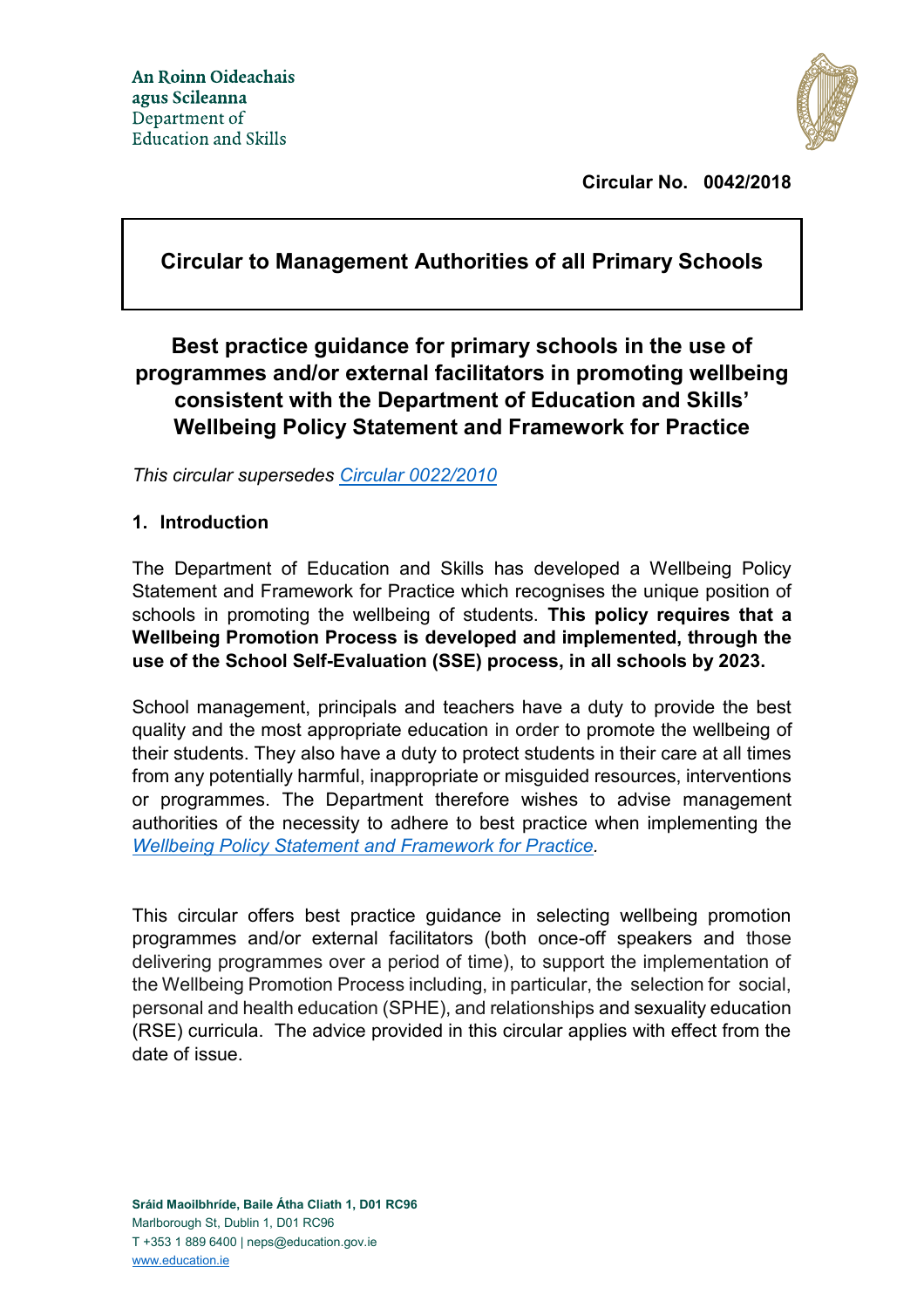

## **2. Responsibility of Schools**

The Education Act (1998) states that:

*A recognised school shall promote the moral, spiritual, social and personal development of students and provide health education for them, in consultation with their parents, having regard to the characteristic spirit of the school*.

Schools are in a unique position to promote wellbeing, and social and emotional learning, and should ensure a whole school approach to wellbeing promotion and early intervention when considering appropriate use of external supports and services. Students flourish where there is a whole school approach to supporting their growth and where there is a shared belief in their potential for development, learning and wellbeing. Boards of management, school leaders and school staff are responsible for providing an environment that nurtures and supports students, and play a central role in providing leadership and direction for the implementation of a comprehensive and integrated approach to wellbeing promotion.

The Department's *[Wellbeing Policy Statement and Framework for Practice](https://www.education.ie/en/Publications/Policy-Reports/wellbeing-policy-statement-and-framework-for-practice-2018–2023.pdf)* assists schools in ensuring that wellbeing promotion is embedded within the school's existing practice. The school's review and development process using the *Wellbeing Policy Statement and Framework for Practice* provides guidance and practical resources to assist in the further enhancement of whole school approaches to wellbeing promotion in the areas of:

- culture and environment
- curriculum (teaching and learning)
- policy and planning
- relationships and partnerships

To ensure effective implementation of a whole school approach the school needs a structure such as a student support team which has wellbeing promotion as part of its responsibility.

It is essential that school managers and all staff continue to develop their competence and confidence in the promotion of wellbeing. **The qualified classroom teacher is the best placed professional to work sensitively and consistently with students and she/he can have a powerful impact on influencing students' attitudes, values, and behaviour in all aspects of wellbeing education.** This can be achieved through accessing continuing professional development (CPD) which includes the sharing of expertise and learning, and having opportunities to model and engage in collaborative working. The curricular elements of wellbeing promotion should be delivered by staff who are trained for this purpose having completed relevant CPD.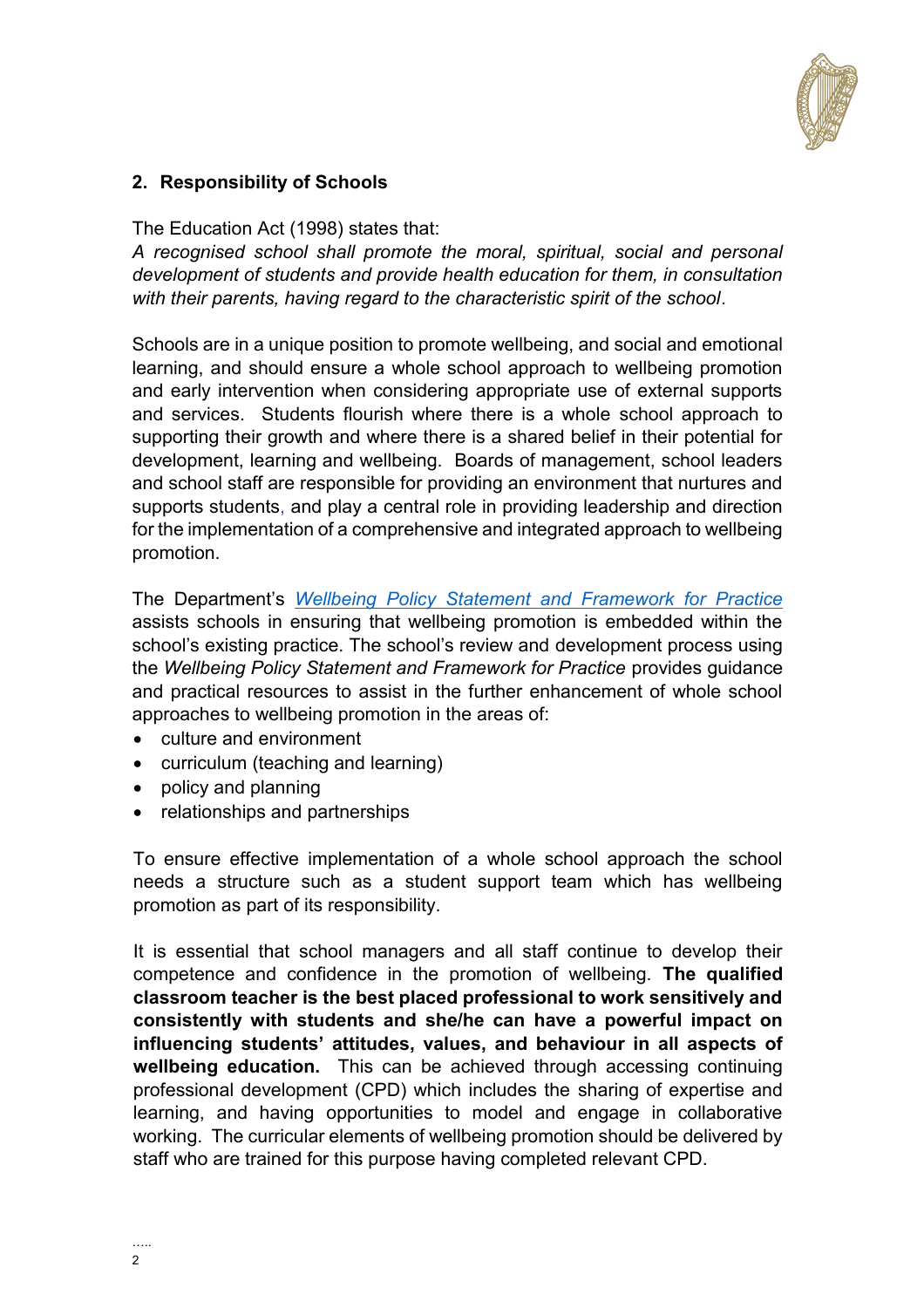

When a need is identified through the implementation of the Wellbeing Promotion Process and schools choose to select a programme or external speaker, it is important that best practice guidance as outlined in this circular is followed.

### **3. Supporting the School's Self-Evaluation Wellbeing Promotion Process with Programmes and/or External Facilitators**

Use of programmes and/or external facilitators can play a role in supplementing, complementing and supporting a planned comprehensive approach to wellbeing promotion. Programmes and/or external facilitators are most likely to be effective when they:

- are part of a whole school approach and address an identified need
- are delivered to class groups with the involvement of school staff and the appropriate involvement of parents/carers
- enhance protective factors which predispose students to positive outcomes in the face of adversity such as: facilitating supportive adultpupil relationships, strengthening life skills, helping students believe in their capacity to overcome hardship and building a sense of mastery over life circumstances
- adopt a planned implementation process, for example, incorporate needs analysis, use evidence informed programmes and track and evaluate outcomes for students
- are implemented and used in a school in a sustained way over a number of years in order to bring about lasting effects and benefits

# **4. Guidance for Engaging External Facilitators**

When engaging external facilitators schools are advised to consider the following best practice criteria:

 External facilitators supplement, complement or support an identified component of the school's Wellbeing Promotion Process.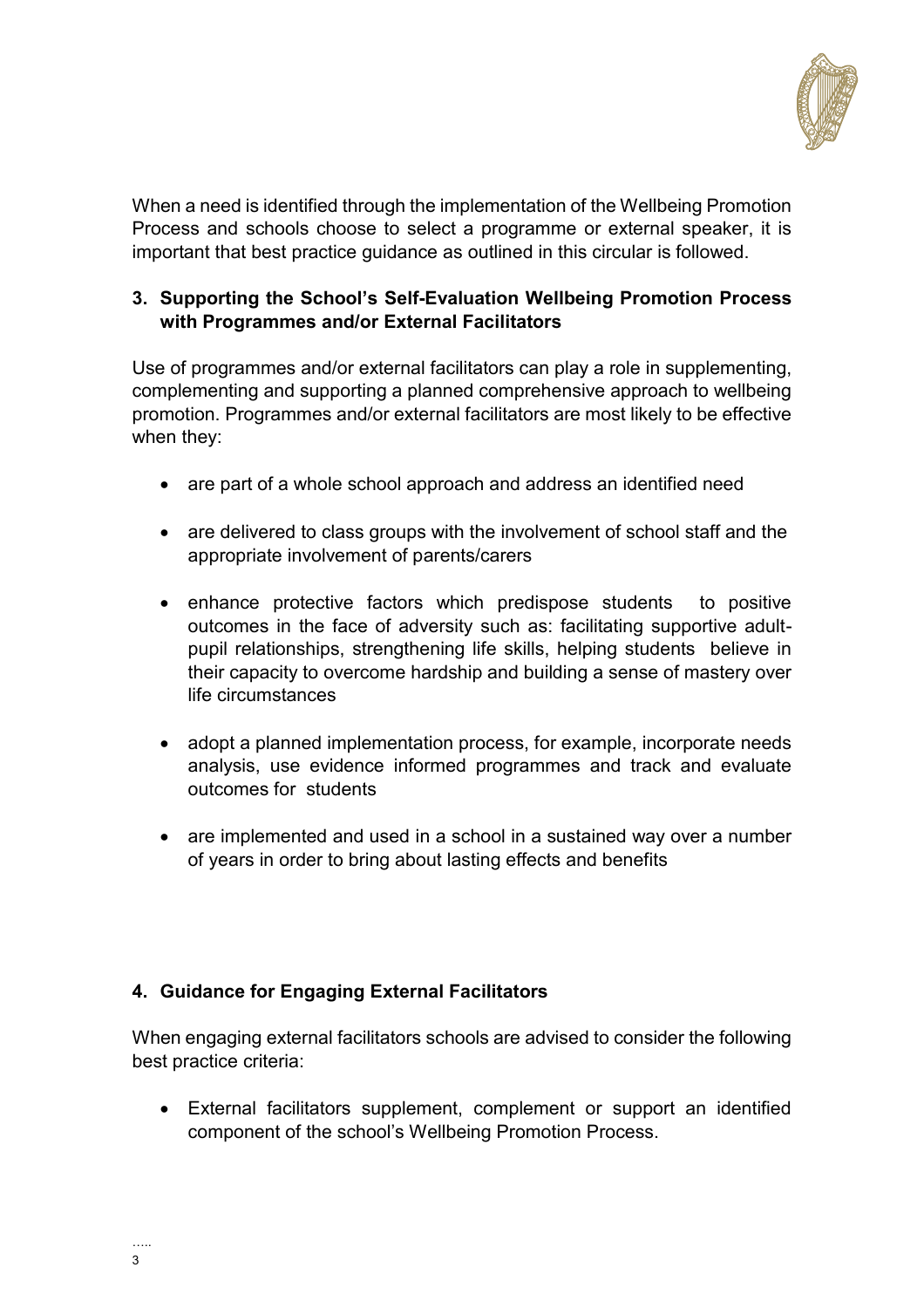

- External facilitators are approved by the principal and board of management in consultation with the relevant teaching staff. All materials proposed for use by the external facilitator must also be agreed in advance by the principal and the board.
- All external facilitators are compliant with the school's child protection policy and other relevant school policies and procedures.
- The school authority satisfies itself, having regard to its own legal advice if required, that it has met any vetting obligations that arise under the Vetting Act and in line with Circular 0031/2016, for such external facilitators.
- Programmes used are delivered by facilitators who are qualified to work within the specific area of content and with the students for whom the programmes are designed.
- Relevant school staff liaise with facilitators in advance of the delivery.
- **External facilitators always work under the guidance and supervision of the relevant classroom teacher who remains in the classroom with the students at all times and retains a central role in the delivery of the subject matter.** Absence of the teacher may undermine the integrity of the curriculum, and the credibility and professionalism of the teacher. It may also compromise the safety of the students.
- Relevant school staff are informed of the details of the programme being provided by external facilitators.
- Parents/carers are consulted and made aware in advance of the content of the programmes provided by external facilitators.
- External facilitators and programmes are evaluated by students and teachers with regard to the subject matter, messages communicated, methodology and proposed learning outcome.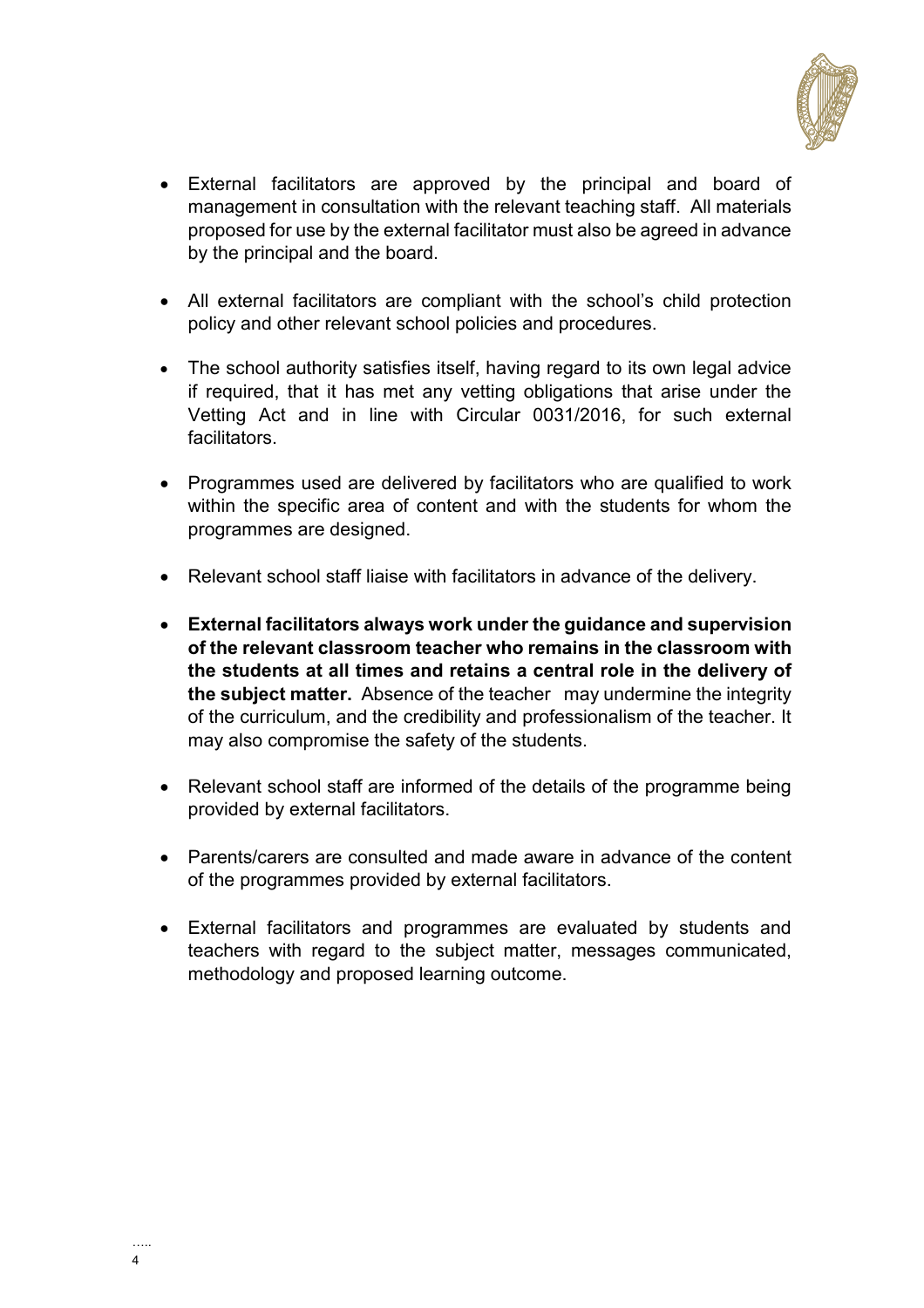

# **5. Appraisal of Appropriate Use of External Facilitators**

When appraising appropriate use of external facilitators, schools should consider the following best practice criteria:

- Facilitators supply comprehensive information to the school about their organisation, programme content and programme methodology.
- Facilitators demonstrate an understanding of the Department's *Wellbeing Policy Statement and Framework for Practice* and appropriate educational training and qualifications.
- Facilitators demonstrate skills in facilitating and managing groups and students.
- Facilitators demonstrate an understanding of the general organisation and structure of schools.
- Facilitators show an understanding of the role of school management, school support structures, roles of support staff and other relevant support services in the event of a challenging situation arising.

# **6. Appraisal of Appropriate Use of Programmes**

When appraising the appropriate use of programmes, schools should consider the following best practice criteria:

- The programme or input supports/complements the whole school Wellbeing Promotion Process which includes the social personal and health education, physical education and civic, social and political education curricula.
- Consideration is given to the programme's sustainability and whether the programme will bring about lasting effects or if its benefits will end on the completion of the programme.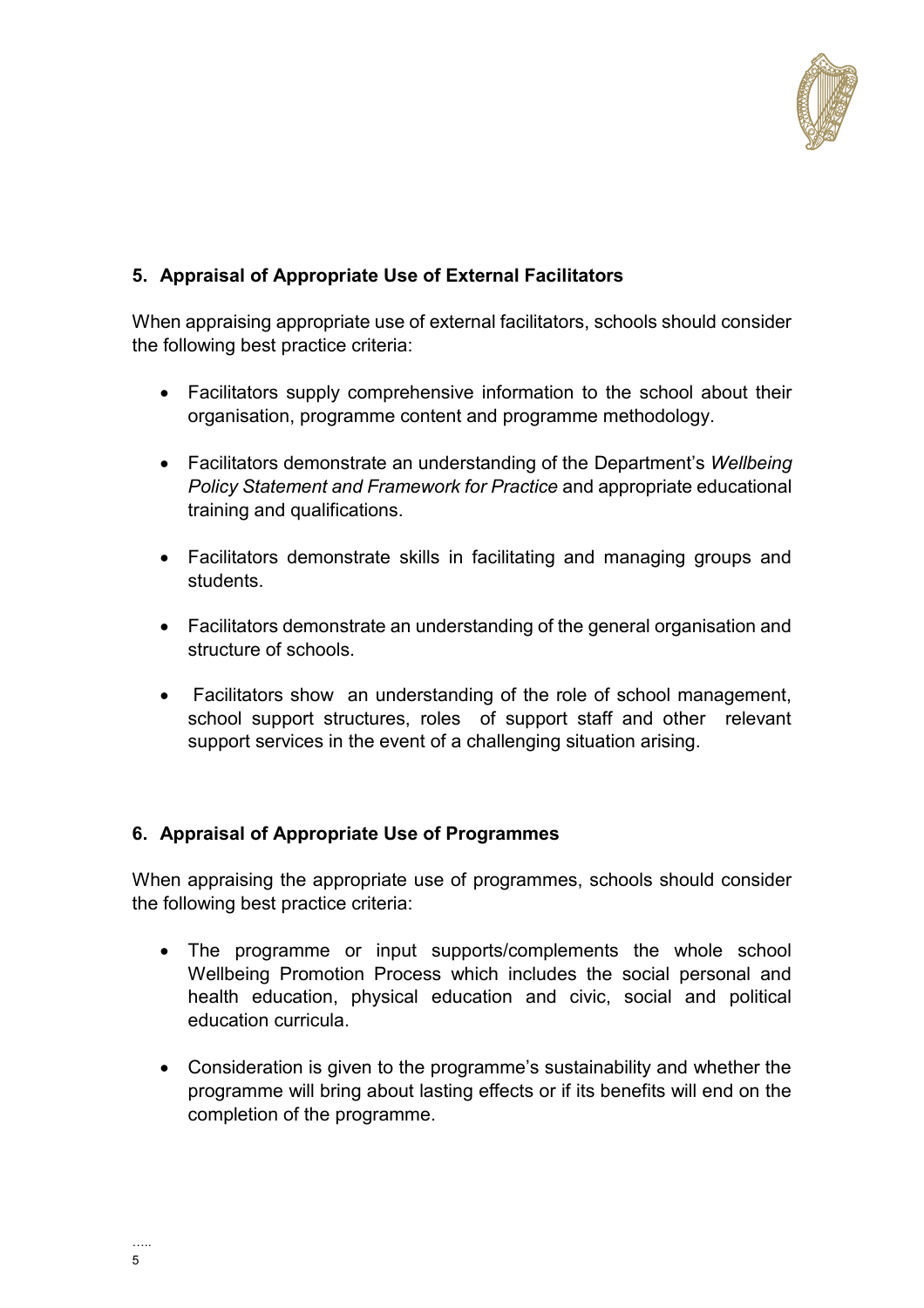

- The programme is appropriate for the educational stage of the students, and includes evidence informed content and methodology with clear educational outcomes.
- The programme content is appropriate for the age, gender and cultural background of students.
- The programme does not focus on a single topic or use shock tactics, and does not directly or indirectly raise an unhealthy awareness of, for example, topics such as suicide\*, self-harm or eating disorders.
- The programme and its outcomes have been independently evaluated and/or informed by research and evidence.
- The programme does not place an unreasonable onus on students to take an unduly high level of responsibility for the wellbeing of their peers.

\*Schools can be increasingly concerned about suicide prevention and may consider offering suicide related programmes provided by external agencies or individuals. In particular, in the aftermath of a suicide tragedy, there may be an impetus to introduce suicide prevention programmes to the school. This could be at a time when the students are particularly vulnerable and may require a very different and specialised support or intervention. Such decisions should be taken in close consultation with those involved in coordinated responses from the relevant services such as the National Educational Psychological Service, the Health Service Executive's Child and Adolescent Mental Health Services and others in the community.

Programmes that aim to reduce suicidal behaviour among young people may have positive outcomes for some students but unintended negative consequences for others. Safety and appropriate support of all students is paramount and particular consideration should be given to:

- the potential risks of delivering the proposed programme
- any vulnerabilities that exist within the group of students
- how any programme on suicide awareness/mental health promotion ensures safety and support for the audience during and after the delivery of the programme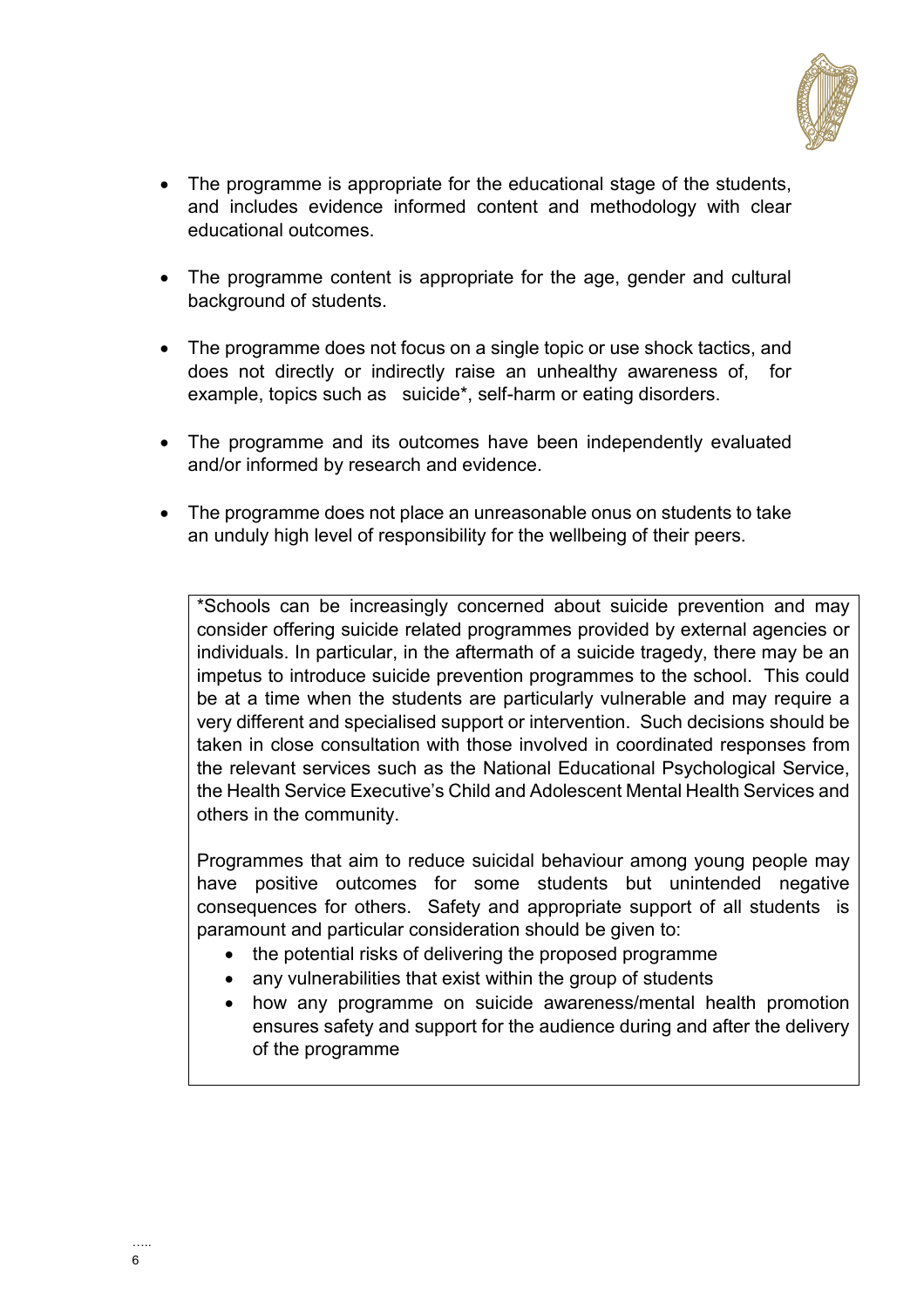

The checklist (Appendix) provides guidance for schools when using external programmes or engaging external facilitators to support the implementation of the school's Wellbeing Promotion Process.

### **7. Further information**

Teachers who require information, advice, guidance and support should contact the relevant Department of Education and Skills support services in order to meet their professional development needs. The local Health Service Executive's Health Promotion personnel are also available to provide information, guidance and support.

### **Dalton Tattan**

**Assistant Secretary Department of Education and Skills July 2018**

Please bring this circular to the attention of teachers and members of the school board of management.

This circular may also be accessed at [www.education.ie](http://www.education.ie/) under [www.education.ie/en/Circulars-and-Forms](http://www.education.ie/en/Circulars-and-Forms)